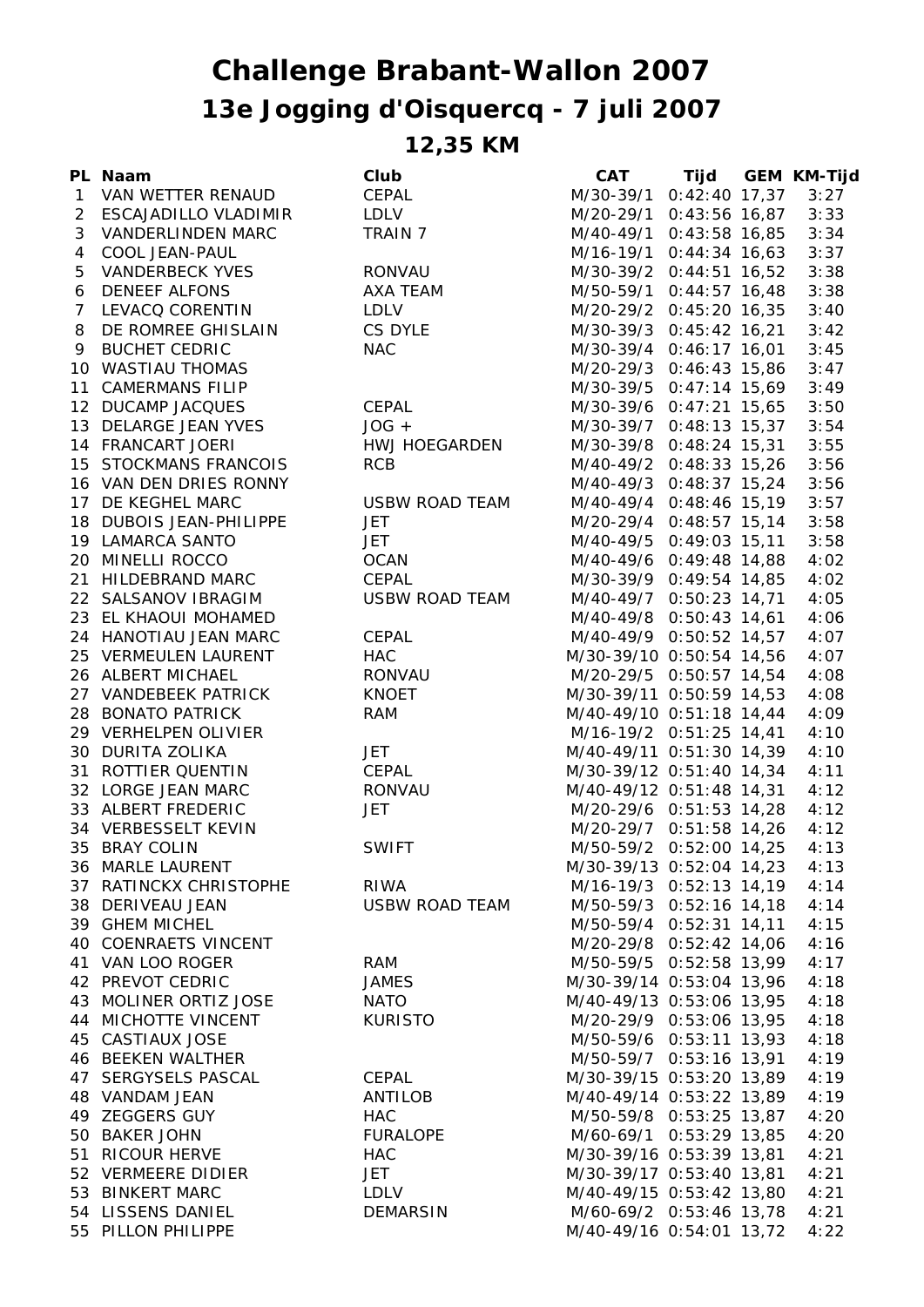| PL Naam                     | Club                                        | <b>CAT</b>                |  | Tijd GEM KM-Tijd |
|-----------------------------|---------------------------------------------|---------------------------|--|------------------|
| 56 TANGHE ROBERT            |                                             | M/50-59/9 0:54:20 13,64   |  | 4:24             |
| 57 BEN AYAD MOHAMMED        | <b>KURISTO</b>                              | M/40-49/17 0:54:25 13,62  |  | 4:24             |
| 58 DUJARDIN FABIEN          |                                             | M/40-49/18 0:54:28 13,60  |  | 4:25             |
| 59 PINDEVILLE CHRISTIAN     | <b>RIWA</b>                                 | M/50-59/10 0:54:31 13,59  |  | 4:25             |
| 60 HORLAIT JEAN-LUC         | <b>NAC</b>                                  | M/40-49/19 0:54:39 13,56  |  | 4:26             |
| 61 MICHOTTE MARC            | KURISTO                                     | M/40-49/20 0:54:43 13,54  |  | 4:26             |
| 62 LAUREYS PIERRE           | ANTILOB                                     | M/40-49/21 0:54:44 13,54  |  | 4:26             |
| 63 LAPORTE PHILIPPE         |                                             | M/30-39/18 0:54:53 13,50  |  | 4:27             |
| 64 FONTAINE BERNARD         | <b>KURISTO</b>                              | M/40-49/22 0:55:04 13,46  |  | 4:28             |
| 65 DESCAMPS PHILIPPE        | <b>JAMES</b>                                | M/30-39/19 0:55:09 13,44  |  | 4:28             |
| 66 RATINCKX JEAN-PHILIPPE   | <b>RIWA</b>                                 | M/16-19/4 0:55:20 13,39   |  | 4:29             |
| 67 GOFFIN MICHEL            | GUEPARDS TOUSSEURS M/20-29/10 0:55:25 13,37 |                           |  | 4:29             |
| 68 LAPORTE OLIVIER          | <b>NAC</b>                                  | M/30-39/20 0:55:26 13,37  |  | 4:29             |
| 69 TRGO ALAIN               | <b>NAC</b>                                  | M/40-49/23 0:55:30 13,35  |  | 4:30             |
| 70 DEFALQUE ALBAN           | ANTILOB                                     | M/30-39/21 0:55:49 13,28  |  | 4:31             |
| 71 ROBERTI DAPHNE           | CEPAL                                       | D/30-39/1 0:55:53 13,26   |  | 4:31             |
| 72 CHALLE RENAUD            | <b>RCB</b>                                  | M/40-49/24 0:56:01 13,23  |  | 4:32             |
| 73 DE LEENER JEAN-MARIE     | <b>NAC</b>                                  | M/50-59/11 0:56:09 13,20  |  | 4:33             |
| 74 BLEUS RUDIS              |                                             | M/40-49/25 0:56:11 13,19  |  | 4:33             |
| 75 CARTIAUX MURIEL          | <b>RCB</b>                                  | $D/30-39/2$ 0:56:12 13,19 |  | 4:33             |
|                             |                                             |                           |  |                  |
| 76 COMPERE THOMAS           | <b>RCB</b>                                  | M/30-39/22 0:56:16 13,17  |  | 4:33             |
| 77 CHERON MARCEL            | <b>FANAJOG</b>                              | M/50-59/12 0:56:24 13,14  |  | 4:34             |
| 78 AITABDERRAHMAN LAHOUCINE |                                             | M/30-39/23 0:56:27 13,13  |  | 4:34             |
| 79 POULIN JOEL              | <b>NAC</b>                                  | M/50-59/13 0:56:39 13,08  |  | 4:35             |
| 80 LERATE VINCIANNE         | <b>NAC</b>                                  | D/40-49/1 0:56:43 13,06   |  | 4:36             |
| 81 COUVREUR PATRICK         |                                             | M/50-59/14 0:56:45 13,06  |  | 4:36             |
| 82 LEYBAERT RUDY            |                                             | M/40-49/26 0:56:48 13,05  |  | 4:36             |
| 83 VANDERZWALMEN SABINE     | <b>RIWA</b>                                 | D/20-29/1 0:56:52 13,03   |  | 4:36             |
| 84 GODEFRIDI THIERRY        |                                             | M/50-59/15 0:56:52 13,03  |  | 4:36             |
| 85 BRUYERE PIERRE           |                                             | M/40-49/27 0:56:57 13,01  |  | 4:37             |
| 86 QUOITOT GUY              | USBW ROAD TEAM                              | M/50-59/16 0:56:59 13,00  |  | 4:37             |
| 87 DE GOIGNIES KAREL        | <b>KNOET</b>                                | M/60-69/3 0:57:01 13,00   |  | 4:37             |
| 88 VAN KOLEN JOEL           |                                             | M/50-59/17 0:57:02 12,99  |  | 4:37             |
| 89 DEGUELDE CEDRIC          |                                             | M/20-29/11 0:57:06 12,98  |  | 4:37             |
| 90 NAVEZ SEBASTIEN          |                                             | M/16-19/5 0:57:07 12,97   |  | 4:37             |
| 91 MARTEAU JACKY            | RCB                                         | M/40-49/28 0:57:08 12,97  |  | 4:38             |
| 92 DURITA JANIKA            | <b>JET</b>                                  | M/40-49/29 0:57:12 12,95  |  | 4:38             |
| 93 DE MEES MARC             | <b>JOG CLUBJE</b>                           | M/60-69/4 0:57:17 12,94   |  | 4:38             |
| 94 VIDICK JEAN LUC          |                                             | M/50-59/18 0:57:18 12,93  |  | 4:38             |
| 95 SERVOZ MICHEL            |                                             | M/50-59/19 0:57:21 12,92  |  | 4:39             |
| 96 RYCKEN PIETER            | <b>KURISTO</b>                              | M/40-49/30 0:57:26 12,90  |  | 4:39             |
| 97 CAUCHIE JEAN-PAUL        |                                             | M/40-49/31 0:57:28 12,89  |  | 4:39             |
| 98 M ZOUDI HAKIM            |                                             | M/40-49/32 0:57:39 12,85  |  | 4:40             |
| 99 JONES ROB                |                                             | M/50-59/20 0:57:40 12,85  |  | 4:40             |
| 100 LEBON CEDRIC            | <b>WINTERTH</b>                             | M/30-39/24 0:57:46 12,83  |  | 4:41             |
| 101 GRANDELET PHILIPPE      |                                             | M/30-39/25 0:57:49 12,82  |  | 4:41             |
| 102 LOTENS YVAN             |                                             | M/50-59/21 0:57:53 12,80  |  | 4:41             |
| 103 DEN HOUDIJKER DAVID     | <b>JOG BEER</b>                             | M/20-29/12 0:57:55 12,79  |  | 4:41             |
| 104 TIREZ ESTELLE           | CEPAL                                       | D/40-49/2 0:58:04 12,76   |  | 4:42             |
| 105 FILPO FABIO             |                                             | M/30-39/26 0:58:05 12,76  |  | 4:42             |
| 106 VAN EERDEWEGH ANDRE     |                                             | M/50-59/22 0:58:08 12,75  |  |                  |
|                             |                                             |                           |  | 4:42             |
| 107 BEBE JANICK             | <b>RCB</b>                                  | D/40-49/3 0:58:09 12,74   |  | 4:43             |
| 108 PECHEUR SEBASTIEN       |                                             | M/20-29/13 0:58:10 12,74  |  | 4:43             |
| 109 VAN DE LEEST HARRY      | KNOET                                       | M/50-59/23 0:58:23 12,69  |  | 4:44             |
| 110 SMITH ALAN              | <b>BENFICA</b>                              | M/60-69/5 0:58:33 12,66   |  | 4:44             |
| 111 VAN DEN BRULLE ROLAND   |                                             | M/50-59/24 0:58:40 12,63  |  | 4:45             |
| 112 DE CONINCK MICHEL       | DEMARSIN                                    | M/40-49/33 0:58:51 12,59  |  | 4:46             |
| 113 SANGLIER GERARD         | RC NAMUR                                    | M/50-59/25 0:59:00 12,56  |  | 4:47             |
| 114 SCARNIET CHRISTIAN      | <b>ACLO</b>                                 | M/40-49/34 0:59:15 12,51  |  | 4:48             |
| 115 FINE PAUL               | RCB                                         | M/50-59/26 0:59:16 12,50  |  | 4:48             |
| 116 LACROIX BERNARD         | <b>NAC</b>                                  | M/50-59/27 0:59:20 12,49  |  | 4:48             |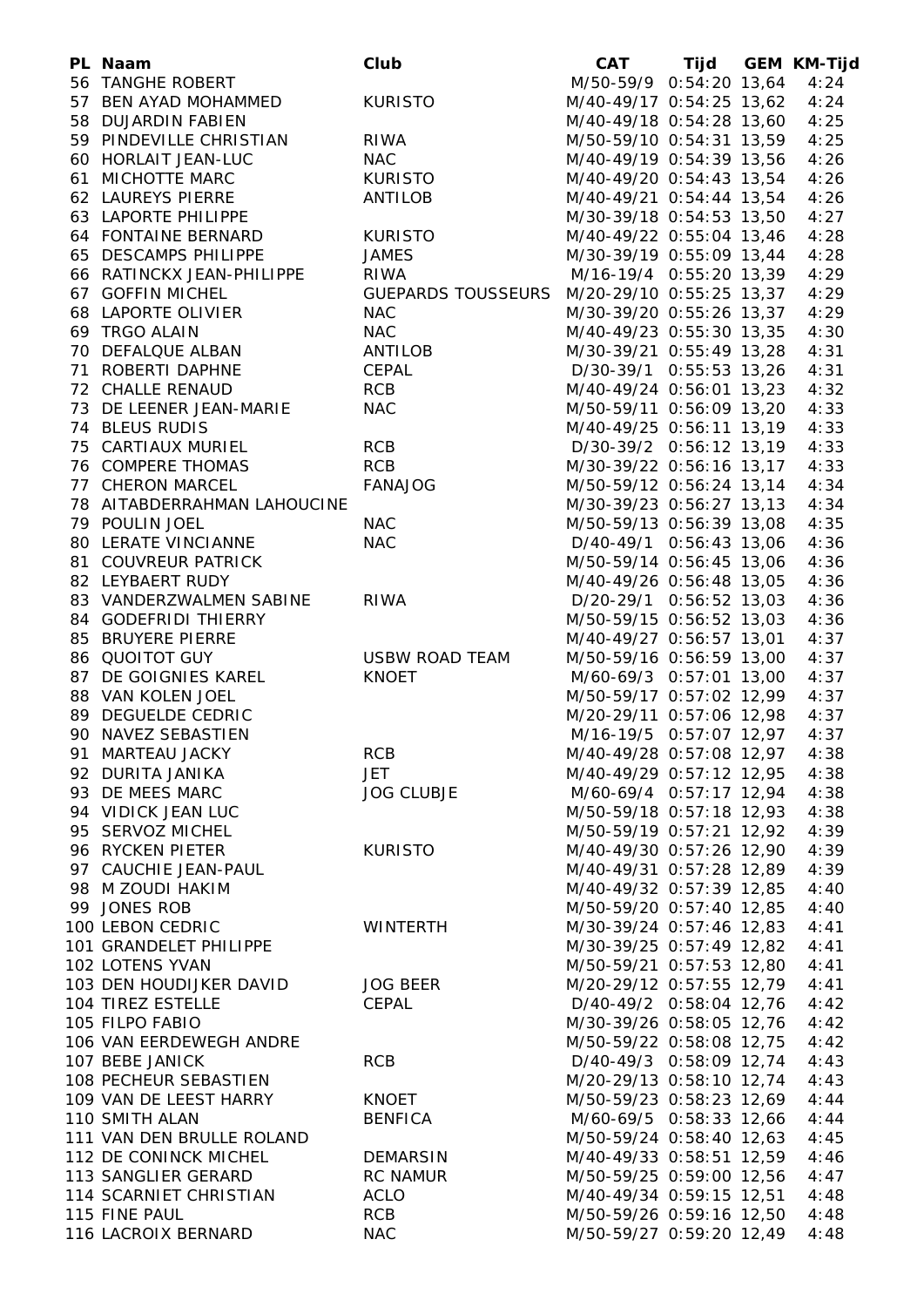| PL Naam                         | Club            | <b>CAT</b>                    |  | Tijd GEM KM-Tijd |
|---------------------------------|-----------------|-------------------------------|--|------------------|
| 117 BEERENS JAN                 | AC E AAL        | M/40-49/35 0:59:32 12,45      |  | 4:49             |
| 118 DELNEUFCOURT JEAN PAUL      |                 | M/50-59/28 0:59:34 12,44      |  | 4:49             |
| 119 WILLAME DIDIER              |                 | M/40-49/36 0:59:39 12,42      |  | 4:50             |
| 120 LATINIS ERIC                |                 | M/50-59/29 0:59:42 12,41      |  | 4:50             |
| 121 VANDENBRANDE STEVEN         |                 | M/20-29/14 0:59:44 12,41      |  | 4:50             |
| 122 DELCORDE BERNARD            |                 | M/40-49/37 0:59:46 12,40      |  | 4:50             |
| 123 GREVISSE DAVID              | <b>RONVAU</b>   | M/30-39/27 0:59:52 12,38      |  | 4:51             |
| 124 RYCKEBOER MARC              | <b>RCB</b>      | M/40-49/38 0:59:55 12,37      |  | 4:51             |
| 125 GLEVICZKY ANDRE             | TEND DET        | M/40-49/39 1:00:02 12,34      |  | 4:52             |
| 126 PEETERMANS ALAIN            |                 | M/30-39/28 1:00:09 12,32      |  | 4:52             |
| 127 DENIS OLIVIER               | USBW ROAD TEAM  | M/40-49/40 1:00:10 12,32      |  | 4:52             |
| 128 MUYTJENS RENE               | ANTILOB         | M/60-69/6 1:00:18 12,29       |  | 4:53             |
| 129 LEZZERI JULIO               | <b>TORTUES</b>  | M/50-59/30 1:00:29 12,25      |  | 4:54             |
| 130 GOORIS ALAIN                | <b>RCB</b>      | M/40-49/41 1:00:37 12,22      |  | 4:54             |
| 131 VILLE KRIS                  |                 | M/30-39/29 1:00:38 12,22      |  | 4:55             |
| 132 MASSONET PHILIPPE           | BELGRAVE        | M/40-49/42 1:00:42 12,21      |  | 4:55             |
| 133 NICOLAY RENE                | <b>KURISTO</b>  | M/60-69/7 1:00:44 12,20       |  | 4:55             |
| 134 BAIKRICH GUY                | <b>RCB</b>      | M/60-69/8 1:00:52 12,17       |  | 4:56             |
| 135 STOKE DAVID                 |                 | M/30-39/30 1:00:53 12,17      |  | 4:56             |
| 136 BERINGS ANITA               | DCLAKH          | D/50-59/1 1:00:54 12,17       |  | 4:56             |
| 137 BAMS KAMIEL                 | <b>DCLAKH</b>   | M/40-49/43 1:00:55 12,16      |  | 4:56             |
| 138 DUCHATEL ANDRE              | <b>JOG GANS</b> | M/50-59/31 1:01:03 12,14      |  | 4:57             |
| 139 ALBERT CHRISTIAN            | <b>KURISTO</b>  | M/30-39/31 1:01:12 12,11      |  | 4:57             |
| 140 BELLEMANS ALAIN             | OEH             | M/30-39/32 1:01:12 12,11      |  | 4:57             |
| 141 CROMBOOM DANIEL             | <b>ZEMKA</b>    | M/50-59/32 1:01:15 12,10      |  | 4:58             |
|                                 |                 |                               |  |                  |
| 142 ALEXANDRE YVES              | USBW ROAD TEAM  | M/30-39/33 1:01:16 12,09      |  | 4:58             |
| 143 TURNEER ROGER               | USBW ROAD TEAM  | M/60-69/9 1:01:23 12,07       |  | 4:58             |
| 144 LAUWERS BERNARD             | <b>NAC</b>      | M/40-49/44 1:01:35 12,03      |  | 4:59             |
| 145 ILIC ANDRE                  |                 | M/40-49/45 1:01:39 12,02      |  | 5:00             |
| 146 BOUDART ALAIN               | <b>NAC</b>      | M/40-49/46 1:01:44 12,00      |  | 5:00             |
| 147 HEUCHON MURIELLE            |                 | D/30-39/3 1:02:03 11,94       |  | 5:01             |
| 148 D HULSTER FABRICE           |                 | M/30-39/34 1:02:03 11,94      |  | 5:01             |
| 149 VANDERVAL MARTINE           | VALLEE H        | D/40-49/4 1:02:05 11,94       |  | 5:02             |
| 150 VANBELLINGHEN VICTOR        | JET             | M/50-59/33 1:02:05 11,94      |  | 5:02             |
| 151 FABRY PATRICK               |                 | M/40-49/47 1:02:25 11,87      |  | 5:03             |
| 152 SPRANGHERS ANNE-MARIE       | <b>US ANDER</b> | D/40-49/5 1:02:42 11,82       |  | 5:05             |
| 153 PAINDAVOINE JEAN-CLAUDE     |                 | M/40-49/48 1:02:44 11,81      |  | 5:05             |
| 154 FRANCIS RENE                | <b>DCLA</b>     | $M/70$ & + $/1$ 1:02:55 11,78 |  | 5:06             |
| 155 ABBOUD RAYMOND              |                 | M/40-49/49 1:02:58 11,77      |  | 5:06             |
| 156 BELLEMANS MANOP             | <b>JET</b>      | M/20-29/15 1:03:09 11,73      |  | 5:07             |
| 157 POULAIN ROLAND              | <b>RONVAU</b>   | M/60-69/10 1:03:11 11,73      |  | 5:07             |
| 158 DUVIVIER PHILIPPE           |                 | M/40-49/50 1:03:14 11,72      |  | 5:07             |
| 159 MAGOTTEAUX HUBERT           | <b>NAC</b>      | M/40-49/51 1:03:17 11,71      |  | 5:07             |
| <b>160 CHAUVIERE CHRISTOPHE</b> |                 | M/30-39/35 1:03:33 11,66      |  | 5:09             |
| 161 POLART ANDRE                | <b>VALLEE H</b> | M/60-69/11 1:03:43 11,63      |  | 5:10             |
| <b>162 TIELEMANS MARLEEN</b>    |                 | D/40-49/6 1:03:46 11,62       |  | 5:10             |
| 163 PAMMENT SARAH               | <b>RIWA</b>     | D/40-49/7 1:04:00 11,58       |  | 5:11             |
| <b>164 FRANCOTTE STEPHANE</b>   |                 | M/40-49/52 1:04:01 11,58      |  | 5:11             |
| 165 DE WILDE MARC               | <b>ANTILOB</b>  | M/30-39/36 1:04:01 11,58      |  | 5:11             |
| 166 MARCHAL MARIE LUCE          |                 | D/40-49/8 1:04:09 11,55       |  | 5:12             |
| 167 MAGE ALAIN                  | $JOG +$         | M/50-59/34 1:04:18 11,52      |  | 5:12             |
| 168 VAN GANSBERGHE ERIC         |                 | M/40-49/53 1:04:18 11,52      |  | 5:12             |
| 169 DAME JEAN-MARIE             | <b>TORTUES</b>  | M/40-49/54 1:04:28 11,49      |  | 5:13             |
| 170 DENEEF FRANK                |                 | M/40-49/55 1:04:29 11,49      |  | 5:13             |
| 171 MIESSE DANY                 | <b>NAC</b>      | M/50-59/35 1:04:32 11,48      |  | 5:14             |
| 172 ROOS JOEL                   |                 | M/30-39/37 1:04:33 11,48      |  | 5:14             |
| 173 COPPIETERS BRUNO            | <b>BAV</b>      | M/50-59/36 1:04:35 11,47      |  | 5:14             |
| 174 VALCKE ALAIN                |                 | M/40-49/56 1:04:36 11,47      |  | 5:14             |
| 175 OLIVIER CLAUDE              |                 | M/40-49/57 1:04:37 11,47      |  | 5:14             |
| 176 BONFITTO MARC               |                 | M/30-39/38 1:04:40 11,46      |  | 5:14             |
| 177 BEIRNAERT CHRIS             |                 | M/40-49/58 1:04:47 11,44      |  | 5:15             |
|                                 |                 |                               |  |                  |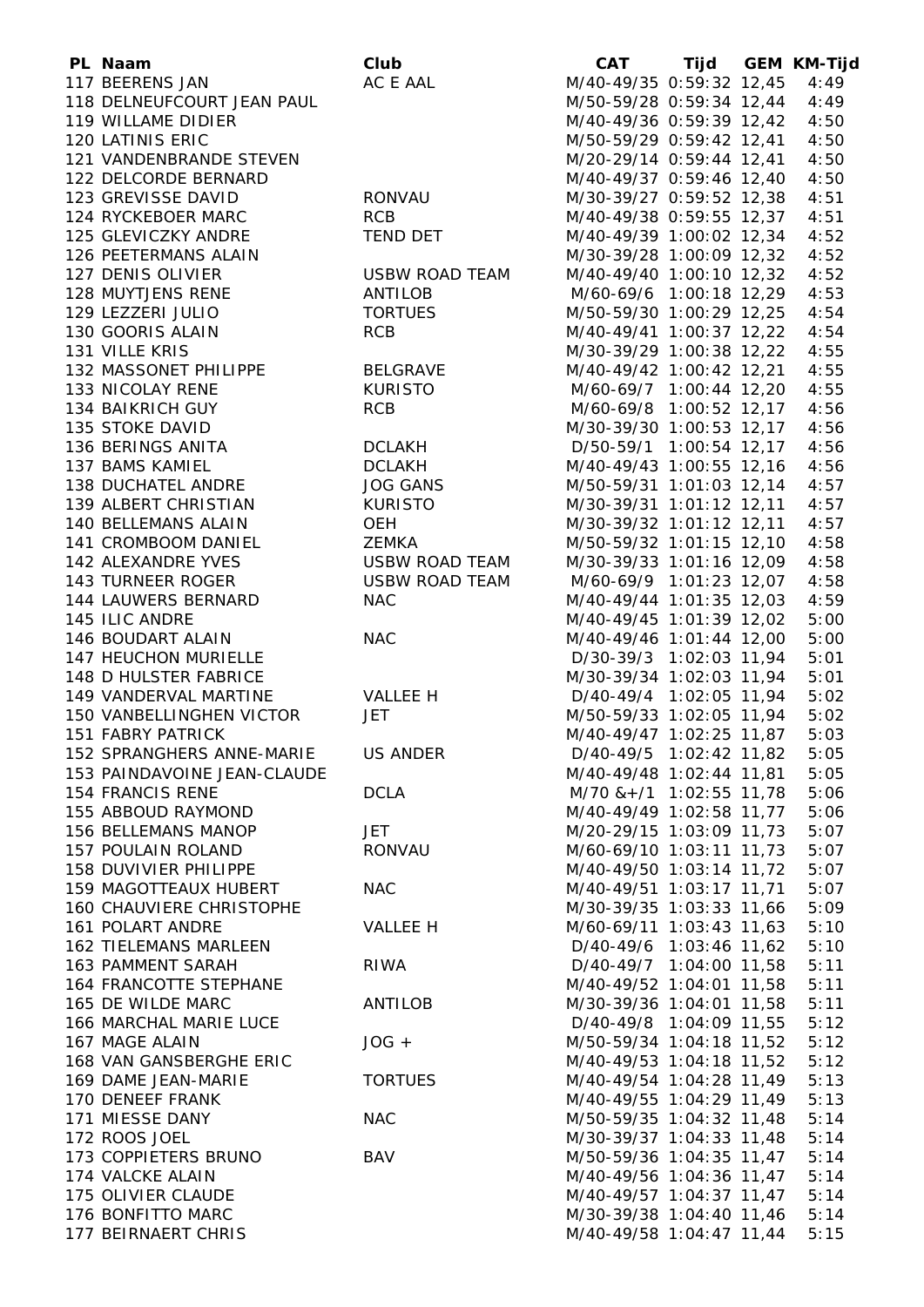| PL Naam                              | Club            | <b>CAT</b>                    |  | Tijd GEM KM-Tijd |
|--------------------------------------|-----------------|-------------------------------|--|------------------|
| 178 MARIEN JEAN-LUC                  | <b>JOG GANS</b> | M/40-49/59 1:04:48 11,44      |  | 5:15             |
| 179 COURCELLES THERESE               | <b>RIWA</b>     | D/40-49/9 1:04:57 11,41       |  | 5:16             |
| 180 WIJNEN LUC                       | <b>RIWA</b>     | M/40-49/60 1:04:59 11,40      |  | 5:16             |
| 181 VAN GOSSUM LUC                   | <b>RCB</b>      | M/50-59/37 1:05:05 11,39      |  | 5:16             |
| 182 DE CREM OLIVIER                  |                 | M/30-39/39 1:05:07 11,38      |  | 5:16             |
| 183 LAWUERS GAEL                     |                 | M/30-39/40 1:05:34 11,30      |  | 5:19             |
| 184 VAN NIEUWENHOVEN MARTINE ANTILOB |                 | D/40-49/10 1:05:35 11,30      |  | 5:19             |
| 185 ROBERTI MAXIMILIEN               | <b>RONVAU</b>   | M/50-59/38 1:05:43 11,28      |  | 5:19             |
| 186 WOUTERS LOUIS                    |                 | $M/70$ & + $/2$ 1:05:50 11,26 |  | 5:20             |
| 187 DURIEUX ALAIN                    |                 | M/40-49/61 1:05:52 11,25      |  | 5:20             |
| 188 POLAIN JEAN CLAUDE               |                 | M/60-69/12 1:05:54 11,24      |  | 5:20             |
| 189 SPIESSENS JOHAN                  | HWJ HOEGARDEN   | M/40-49/62 1:06:02 11,22      |  | 5:21             |
| 190 BERREWAERTS ETIENNE              |                 | M/50-59/39 1:06:10 11,20      |  | 5:21             |
| 191 DELWARDE ANTOINE                 |                 | M/20-29/16 1:06:13 11,19      |  | 5:22             |
| 192 DEMITRI COSIMO                   |                 | M/40-49/63 1:06:34 11,13      |  | 5:23             |
| 193 HARZEE JEAN CLAUDE               | RONVAU          | M/40-49/64 1:06:41 11,11      |  | 5:24             |
| 194 ROMAIN BERNARD                   | <b>JAMES</b>    | M/50-59/40 1:06:41 11,11      |  | 5:24             |
| 195 DEN HOUDIJKER WILLEM             | <b>JOG BEER</b> | M/50-59/41 1:06:46 11,10      |  | 5:24             |
| <b>196 LEQUEUX MICHEL</b>            | <b>KKH</b>      | $M/70$ & + $/3$ 1:06:48 11,09 |  | 5:25             |
| 197 TEICHMANN PAUL                   |                 | M/40-49/65 1:06:50 11,09      |  | 5:25             |
| 198 LECERF JEAN LUC                  | <b>JOG GANS</b> | M/50-59/42 1:06:50 11,09      |  | 5:25             |
| 199 RIGOT SERGE                      | <b>RCB</b>      | M/50-59/43 1:06:55 11,07      |  | 5:25             |
| 200 SALENS LIA                       |                 | D/40-49/11 1:07:00 11,06      |  | 5:26             |
| 201 MACHADO ANTONIO                  | <b>RONVAU</b>   | M/50-59/44 1:07:00 11,06      |  | 5:26             |
| 202 DUREZ PATRICK                    |                 | M/40-49/66 1:07:01 11,06      |  | 5:26             |
| 203 ZANELLA SANDRO                   |                 | M/30-39/41 1:07:03 11,05      |  | 5:26             |
| 204 WILLEM PHILIPPE                  |                 | M/50-59/45 1:07:06 11,04      |  | 5:26             |
| 205 DE VRIESE MARC                   | US VLIERZELLE   | M/40-49/67 1:07:16 11,02      |  | 5:27             |
| 206 PIERRE FREDERIC                  |                 | M/30-39/42 1:07:17 11,01      |  | 5:27             |
| 207 SCOUBEAU ANNE-MARIE              |                 | D/50-59/2 1:07:29 10,98       |  | 5:28             |
| 208 PALUMBO SALVATORE                | <b>KURISTO</b>  | M/60-69/13 1:07:32 10,97      |  | 5:28             |
| 209 ROBERT PIERRE                    |                 | M/60-69/14 1:07:46 10,93      |  | 5:29             |
| 210 DOUTRELIGNE HERVE                |                 | M/40-49/68 1:07:49 10,93      |  | 5:29             |
| 211 GEERAERTS JOS                    | <b>CSF</b>      | M/40-49/69 1:07:55 10,91      |  | 5:30             |
| 212 HENIN MARC                       | <b>ASBTD</b>    | M/50-59/46 1:08:00 10,90      |  | 5:30             |
| 213 VREUX ERIC                       |                 | M/50-59/47 1:08:03 10,89      |  | 5:31             |
| 214 JAUNIAU DANIEL                   | <b>NAC</b>      | M/40-49/70 1:08:09 10,87      |  | 5:31             |
| 215 INGEBOS CHRISTOPHE               |                 | M/30-39/43 1:08:26 10,83      |  | 5:32             |
| 216 DUCHENE JEAN PIERRE              | <b>RONVAU</b>   | M/50-59/48 1:08:27 10,83      |  | 5:33             |
| 217 STILMANT DENIS                   | <b>NAC</b>      | M/40-49/71 1:08:37 10,80      |  | 5:33             |
| 218 VAN DER ELST MICHAEL             |                 | M/30-39/44 1:08:44 10,78      |  | 5:34             |
| 219 LAMBOTTE BEATRICE                | <b>KURISTO</b>  | D/50-59/3 1:08:51 10,76       |  | 5:34             |
| 220 URBANO JOSE                      |                 | M/50-59/49 1:08:53 10,76      |  | 5:35             |
| 221 BONFITTO PASQUALINO              | <b>IXEL</b>     | M/60-69/15 1:08:56 10,75      |  | 5:35             |
| 222 MEULENYZER PIERRE                | <b>TORTUES</b>  | M/40-49/72 1:09:14 10,70      |  | 5:36             |
| 223 REMY MICHEL                      |                 | M/40-49/73 1:09:15 10,70      |  | 5:36             |
| 224 LETELLIER MICHEL                 |                 | M/40-49/74 1:09:47 10,62      |  | 5:39             |
| 225 CHEVROLET HUGO                   | <b>FURALOPE</b> | M/50-59/50 1:10:02 10,58      |  | 5:40             |
| 226 LAHAYE RUDY                      | <b>ANTILOB</b>  | M/50-59/51 1:10:05 10,57      |  | 5:40             |
| 227 BAREEL JEAN                      |                 | M/50-59/52 1:10:08 10,57      |  | 5:41             |
| 228 VERMEULEN FREDDY                 | <b>NAC</b>      | M/60-69/16 1:10:18 10,54      |  | 5:42             |
| 229 LAUWERS MICHEL                   | USBW ROAD TEAM  | M/40-49/75 1:10:26 10,52      |  | 5:42             |
| 230 VAST CATHERINE                   |                 | D/20-29/2 1:10:33 10,50       |  | 5:43             |
| 231 TERMOLLE LOUIS                   | <b>JOG GANS</b> | M/50-59/53 1:10:34 10,50      |  | 5:43             |
| 232 ROMAN ALFONSO                    |                 | M/40-49/76 1:10:39 10,49      |  | 5:43             |
| 233 DEJEAN POL                       | <b>MOHA</b>     | $M/70$ & + $/4$ 1:10:41 10,48 |  | 5:43             |
| 234 TIMMERMANS LUC                   | JOG BEER        | M/40-49/77 1:10:52 10,46      |  | 5:44             |
| 235 DE BECQ JOS                      | <b>JOG BEER</b> | M/50-59/54 1:10:52 10,46      |  | 5:44             |
| 236 DACY BRUNO                       | <b>JOG GAST</b> | M/30-39/45 1:11:20 10,39      |  | 5:47             |
| 237 NICAISE PHILIPPE                 | USBW ROAD TEAM  | M/50-59/55 1:11:30 10,36      |  | 5:47             |
| 238 SEGGIO PINO                      | <b>NAC</b>      | M/60-69/17 1:11:35 10,35      |  | 5:48             |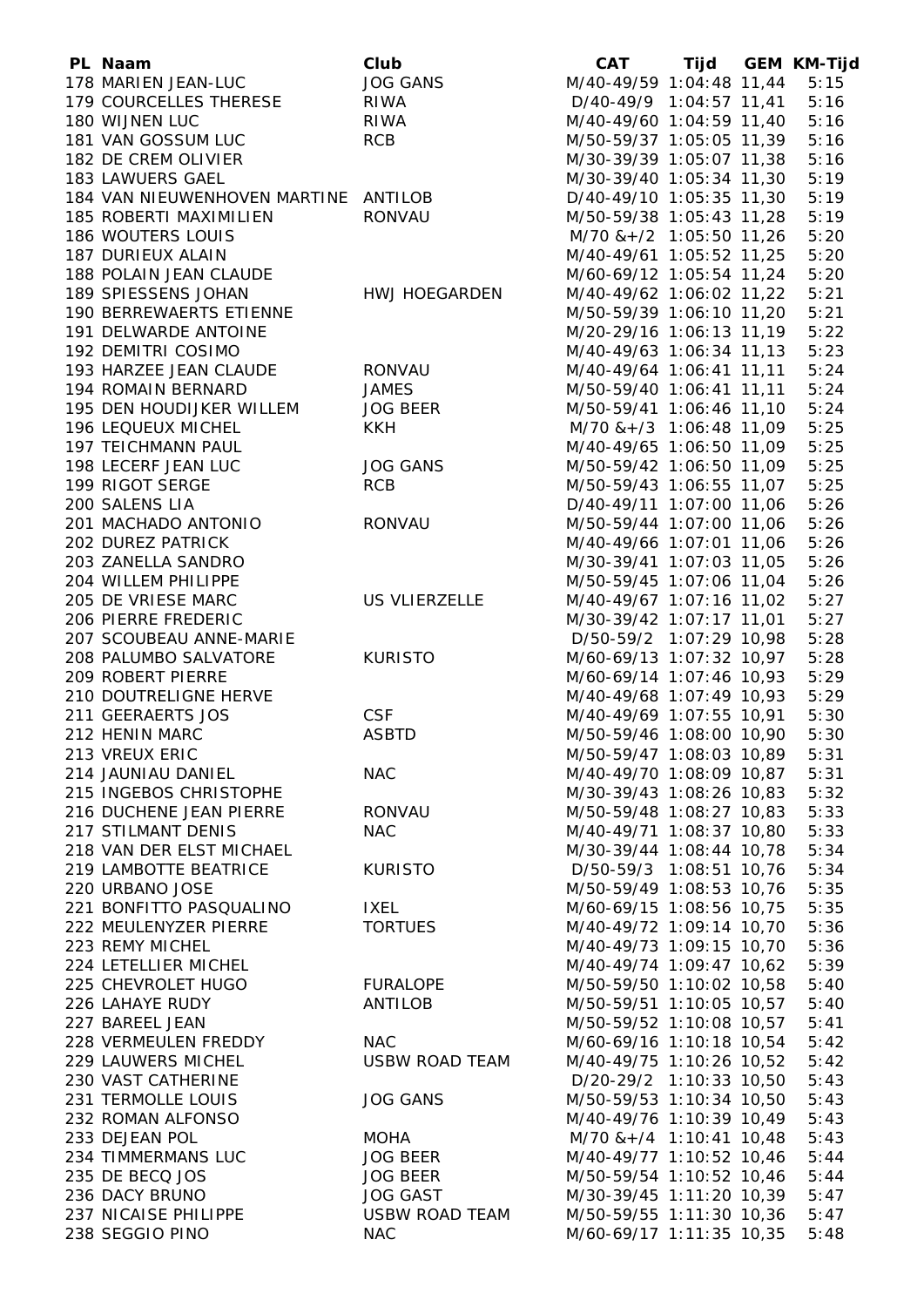| PL Naam                    | Club                    | <b>CAT</b>                   |      | Tijd GEM KM-Tijd |
|----------------------------|-------------------------|------------------------------|------|------------------|
| 239 CONSTANT M. CHRISTINE  |                         | D/40-49/12 1:11:38 10,34     |      | 5:48             |
| 240 PARENT JOSE            | <b>TORTUES</b>          | M/50-59/56 1:11:39 10,34     |      | 5:48             |
| 241 TABURIAUX CHRISTIAN    |                         | M/50-59/57 1:11:58 10,30     |      | 5:50             |
| 242 HAINE JAN              |                         | M/30-39/46 1:11:59 10,29     |      | 5:50             |
| 243 LUYTEN ALAIN           |                         | M/40-49/78 1:12:19 10,25     |      | 5:51             |
| 244 SONCK DAVID            | <b>NAC</b>              | M/20-29/17 1:12:23 10,24     |      | 5:52             |
| 245 KAUFMANN ALAIN         | <b>JOG GANS</b>         | M/50-59/58 1:12:37 10,20     |      | 5:53             |
| 246 SOHNLE REINHOLD        | <b>TORTUES</b>          | M/50-59/59 1:12:41 10,19     |      | 5:53             |
| 247 GALANT JEAN-MARIE      | <b>TORTUES</b>          | M/60-69/18 1:12:43 10,19     |      | 5:53             |
| 248 PILATE GUY             | RANK XER                | M/60-69/19 1:12:54 10,16     |      | 5:54             |
| 249 BARBAT JEAN-CLAUDE     |                         | M/60-69/20 1:12:59 10,15     |      | 5:55             |
| 250 JANSSEN JOHAN          | <b>H.BERGLOPERS</b>     | M/30-39/47 1:13:04 10,14     |      | 5:55             |
| 251 SOYEUR JEAN-LUC        |                         | M/40-49/79 1:13:09 10,13     |      | 5:55             |
| 252 VINCENT ALBERT         |                         | M/50-59/60 1:13:09 10,13     |      | 5:55             |
| 253 COPPENS PHILIPPE       | <b>NAC</b>              | M/40-49/80 1:13:14 10,12     |      | 5:56             |
| 254 MARCQ KARL             | <b>USBW ROAD TEAM</b>   | M/40-49/81 1:13:14 10,12     |      | 5:56             |
| 255 DEGRAEVE HILDE         | <b>NAC</b>              | D/40-49/13 1:13:17 10,11     |      | 5:56             |
| 256 BOUCHERAI ALAIN        |                         | M/50-59/61 1:13:19 10,11     |      | 5:56             |
| 257 BOVY DANIEL            | <b>NAC</b>              | M/60-69/21 1:13:33 10,07     |      | 5:57             |
| 258 RAVET ANDRE            | LUCENT                  | M/60-69/22 1:13:38 10,06     |      | 5:58             |
| 259 VLAMINCK THIERRY       | <b>USBW ROAD TEAM</b>   | M/30-39/48 1:13:41 10,06     |      | 5:58             |
|                            | <b>RCB</b>              |                              |      |                  |
| 260 DU TOIT DAAN           |                         | M/30-39/49 1:13:46 10,05     |      | 5:58             |
| 261 GASKIN RUDI            | VALLEE H                | M/40-49/82 1:13:51 10,03     |      | 5:59             |
| 262 ALAIME SEBASTIEN       |                         | M/30-39/50 1:14:01 10,01     |      | 6:00             |
| 263 BOONEN FRANCOIS        |                         | $M/70$ & + /5 1:14:30 9,95   |      | 6:02             |
| 264 GEENENS GERY           |                         | M/20-29/18 1:14:39 9,93      |      | 6:03             |
| 265 ESCAJADILLO VERA       |                         | D/30-39/4 1:14:44 9,92       |      | 6:03             |
| 266 THUNUS JEAN PHILIPPE   | <b>JOG ITTR</b>         | M/40-49/83 1:14:52 9,90      |      | 6:04             |
| 267 ERTVELDT HERBERT       | <b>JC THIMEON</b>       | M/60-69/23 1:15:03 9,87      |      | 6:05             |
| 268 ROLAND HUBERT          |                         | M/40-49/84 1:15:06 9,87      |      | 6:05             |
| 269 DEWIGNE BERNARD        | <b>GLOBE TR</b>         | M/50-59/62 1:15:09 9,86      |      | 6:05             |
| 270 DEPIREUX COLETTE       |                         | D/40-49/14 1:15:15 9,85      |      | 6:06             |
| 271 FELIERS IVAN           | <b>KAPUCIENENLOPERS</b> | M/60-69/24 1:15:17 9,84      |      | 6:06             |
| 272 VANNIEUWENHOVEN ARTHUR |                         | $M/70$ & + /6 1:15:27 9,82   |      | 6:07             |
| 273 BURY CLAUDINE          | <b>ACLO</b>             | D/50-59/4 1:15:30 9,81       |      | 6:07             |
| 274 VAN AKKER ROGER        | CSF                     | M/60-69/25 1:15:31 9,81      |      | 6:07             |
| 275 WAUCAMPT REGGIE        | ANTILOB                 | M/50-59/63 1:15:40 9,79      |      | 6:08             |
| 276 LOBET JEAN-LUC         | <b>ACLO</b>             | M/50-59/64 1:15:49 9,77      |      | 6:08             |
| 277 VANACKERE ERIK         | ANTILOB                 | M/40-49/85 1:15:58 9,75      |      | 6:09             |
| 278 TERMOLLE FREDERIC      | <b>JOG GANS</b>         | M/50-59/65 1:16:14 9,72      |      | 6:10             |
| 279 DENEFFE GUY            |                         | M/50-59/66 1:16:25 9,70      |      | 6:11             |
| 280 PARMENTIER ANNICK      | LDLV                    | D/40-49/15 1:16:30 9,69      |      | 6:12             |
| 281 HOLUB SAMSON           | <b>KURISTO</b>          | M/60-69/26 1:16:36 9,67      |      | 6:12             |
| 282 LOTIN MARCEL           | <b>TEND DET</b>         | M/60-69/27 1:16:52 9,64      |      | 6:13             |
| 283 BOHY RONNY             | CS DYL.G                | M/50-59/67 1:16:53 9,64      |      | 6:14             |
| 284 ARTOOS ARMAND          | <b>JOG CLUBJE</b>       | M/60-69/28 1:17:25 9,57      |      | 6:16             |
| 285 GLINNE BERNADETTE      |                         | D/40-49/16 1:17:40 9,54      |      | 6:17             |
| 286 LEROY ANNA             |                         | M/40-49/86 1:18:08 9,48      |      | 6:20             |
| 287 VAN HOOFF JEAN         | <b>JOG BEER</b>         | M/60-69/29 1:18:09 9,48      |      | 6:20             |
| 288 MAMMERICKX CAMILLE     | <b>KURISTO</b>          | $M/70$ & + $/7$ 1:18:37 9,43 |      | 6:22             |
| 289 DELACHAPELLE CHRISTINE |                         | D/50-59/5 1:18:39 9,42       |      | 6:22             |
| 290 BARRAS PHILIPPE        |                         | M/50-59/68 1:18:44           | 9,41 | 6:23             |
| 291 VAN WAEREBEEK BARBARA  |                         | $D/40-49/17$ 1:18:55         | 9,39 | 6:23             |
| 292 FONTAINE AMELIE        | <b>JET</b>              | $D/16-19/1$ 1:19:11          | 9,36 | 6:25             |
| 293 COPPE STEPHANE         |                         | M/50-59/69 1:19:45 9,29      |      | 6:27             |
| 294 MOUVET MARIE-CLAIRE    | <b>USBW ROAD TEAM</b>   | D/50-59/6 1:19:57 9,27       |      | 6:28             |
| 295 BUISSIN MICHEL         | <b>GSKFUNCLUB</b>       | M/40-49/87 1:20:12 9,24      |      | 6:30             |
| 296 JORDENS RENE           |                         | M/40-49/88 1:20:15 9,23      |      | 6:30             |
| 297 HAVAUX ISABELLE        | <b>TORTUES</b>          | D/40-49/18 1:21:48 9,06      |      | 6:37             |
| 298 DEMESSE DOMINIQUE      | OXY2000                 | D/40-49/19 1:22:07 9,02      |      | 6:39             |
| 299 DECORNEZ PATRICIA      |                         | D/40-49/20 1:22:39 8,97      |      | 6:42             |
|                            |                         |                              |      |                  |